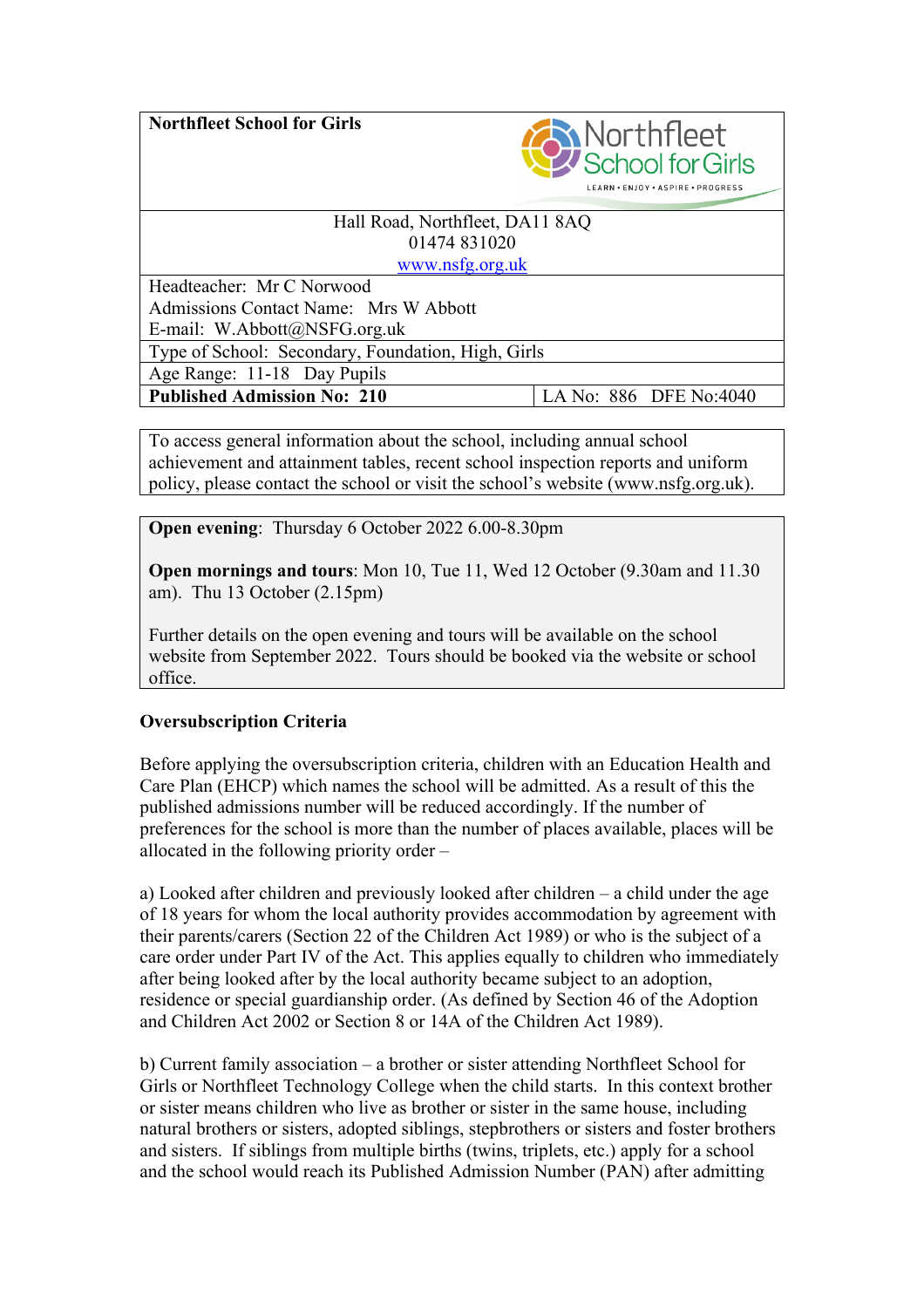one or more, but before admitting all of those siblings, the LA will offer a place to each of the siblings, even if doing so takes the school above its PAN.

c) Health and special access reasons – medical, health, social and special access reasons will be applied in accordance with the school's legal obligations, in particular those under the Equality Act 2010. Priority will be given to those children whose mental or physical impairment means they have a demonstrable and significant need to attend a particular school. Equally this priority will apply to children whose parents'/guardians' physical or mental health or social needs mean that they have a demonstrable and significant need to attend a particular school. Such claims will need to be supported by written evidence from a suitably qualified medical or other practitioner who can demonstrate a special connection between these needs and the particular school.

d)Nearness of children's homes to school - we use the distance between the child's permanent home address and the school, measured in a straight line using the National Land and Property Gazetteer (NLPG) address point data. Distances are measured from a point defined as within the child's home to a point defined as within the school as specified by NLPG. The same address point on the school site is used for everybody.'

In the unlikely event that two or more children in all other ways have equal eligibility for the last available place at the school, the names will be issued a number and drawn randomly to decide which child should be given the place.

### **Admissions outside normal age group**

Requests for admission outside of the normal age group should be made to the Headteacher of each preferred school as early as possible in the admissions round associated with that child's date of birth. This will allow the school and admissions authority sufficient time to make a decision before the closing date. Parents are not expected to provide evidence to support their request to defer their application, however where provided it must be specific to the child in question. This might include medical or Educational Psychologist reports. There is no legal requirement for this medical or educational evidence to be secured from an appropriate professional, however, failure to provide this may impede a school's ability to agree to deferral. Parents are required to complete an application for the normal point of entry at the same time, in case their request is declined.

# **Waiting lists**

Waiting lists will be maintained up to January 2023 and will be ranked according to the above oversubscription criteria. The school waiting list will be re-ranked in line with the oversubscription criteria where an additional student is added.

### **Sixth Form admission arrangements**

Priority will be given to existing students transferring from Year 11 within Northfleet School for Girls. We take great care to ensure that students enrol onto courses of the